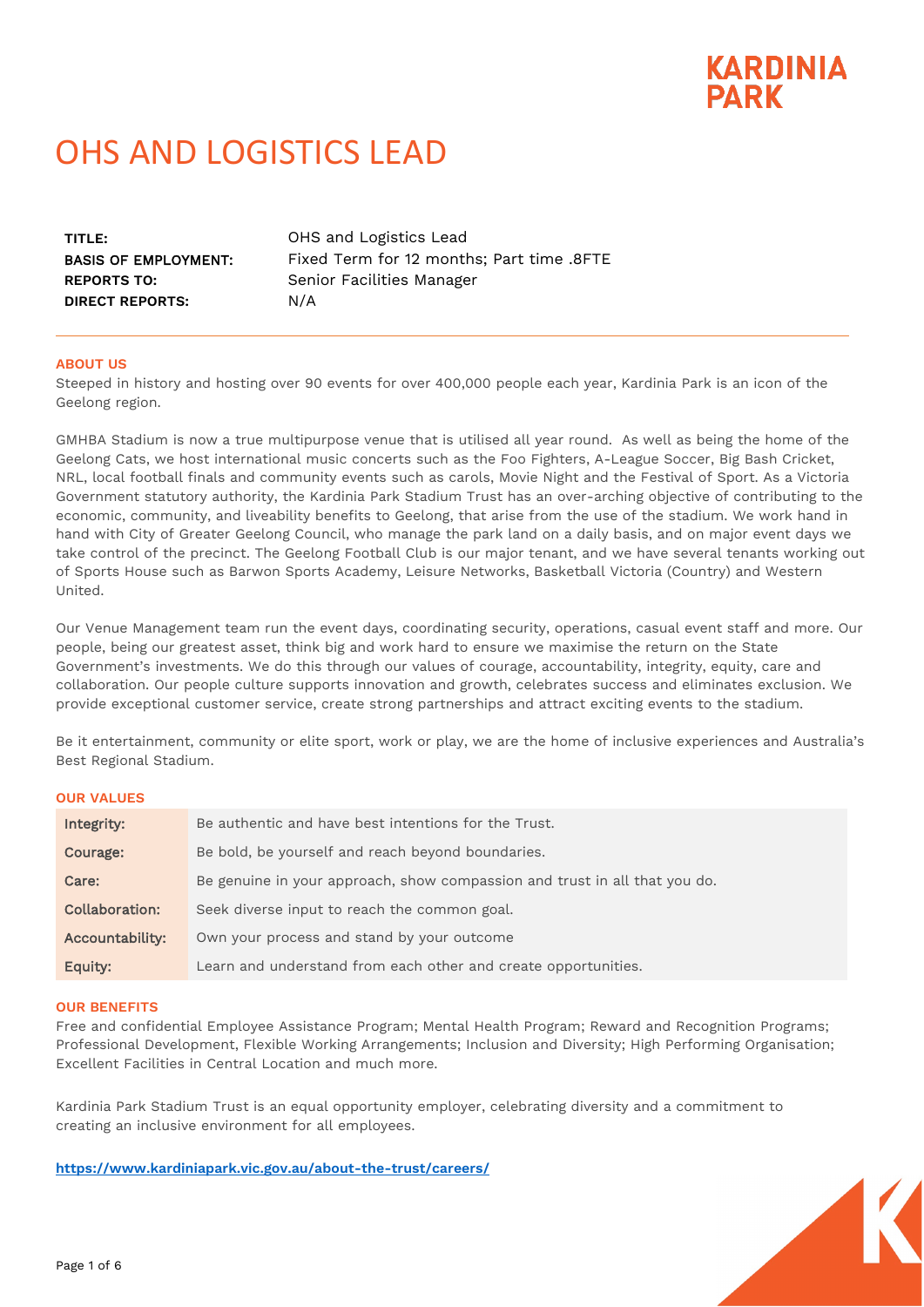#### **ABOUT THE ROLE**

The OHS and Logistics Lead is responsible for managing and monitoring the Trust's safety management systems and processes to support compliance. This role will be instrumental for ensuring a safe and healthy environment for all Trust employees and stadium visitors and tenants, ensuring risks are identified and appropriately managed.

The role will effectively and efficiently coordinate the logistics workforce and ensure the stadium is prepared for events as per the Trust's events management framework requirements.

The role will be a part of a team that will perform a function on nominated event days, may be required to operate as a Chief Warden at the venue and will be a member of the Emergency Planning Committee (EPC).

#### **POSITION RESPONSIBILITIES**

#### Leadership Responsibilities

- Play a key role in shaping the organisation's culture and operations by being a visible and influential leader at an operational level.
- Establish and maintain positive and effective professional relationships with business partners, and key stakeholders (including stadium tenants) to ensure event and non-event day stadium safety compliance requirements are met.
- Respond proactively to emergencies and/or urgent issues as they arise and deal with the consequences, report on and debrief incidents as required.
- Adopt a proactive management style able to lead group discussions at an operational level.
- Act as the Chief Warden and/or Deputy Warden in accordance with the Emergency Management Plan when and as required.
- Demonstrate and promote the culture, values, and philosophy of the Trust at all times.
- Significantly contribute to the formulation and review of Trust policies, procedures and practices.
- Deliver on allocated projects, objectives, and programs.
- Be available "on-call" to respond to or assist/advise in respect of OHS emergencies or other site related matters of a significant nature.

# Safety Planning and Systems Management

- Lead the implementation and management of a venue and precinct wide Safety Management System, in line with the Trusts ISO45001 compliance obligations.
- Be aware of the alignment of Safety Management System, as they align to the Trust's strategic plan and priorities.
- Coordinate the systematic and quality delivery of safety procedures, plans and processes that contribute to a safe and secure venue and precinct.
- Ensure data within the safety management systems is up to date, maintained and reports extracted from systems in a timely manner.
- Facilitate, monitor, and provide feedback on implementation of operational plans to address and improve the controls of OHS hazards, their associated risks, and related costs.
- Coordinate the annual review of existing strategic and operational plan/s for the management of safety, and incorporate current trends, intelligence and ensure the Trust is well positioned in each of these areas.
- Lead the annual review, maintenance, management of the 45001 certification obligations and requirements.
- Actively contribute to the Business Resilience Committee and associated plan/s.
- Lead the compliance of all major and special events (hosted by the Trust) to appropriate OHS legislation, standards, policies and guidelines, ensuring risk assessments are completed and safety management practices are in line with Trust policy.

#### OHS Risk Management Processes

• Conduct hazard identification in well-known tasks in sometimes dynamic conditions.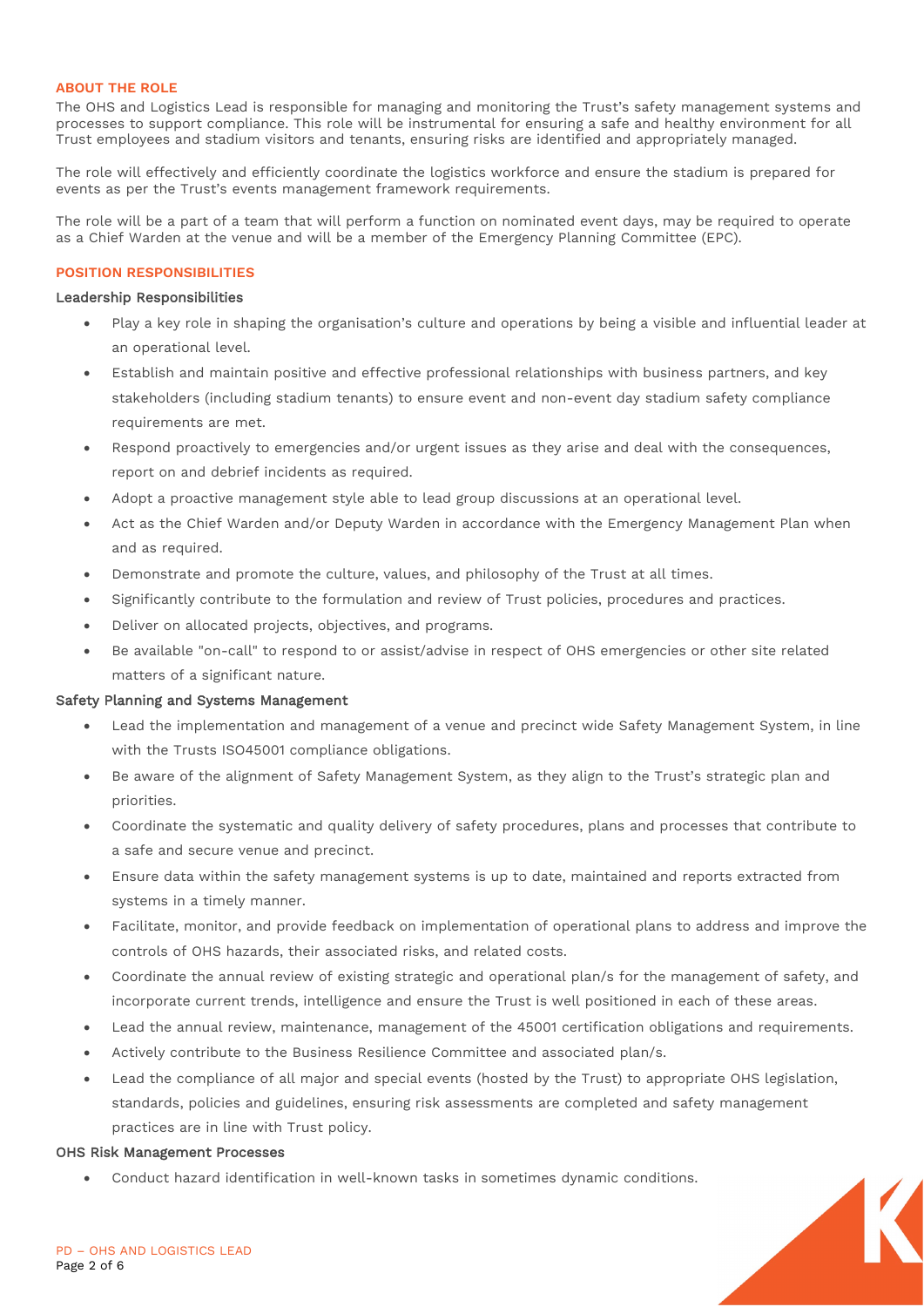- Use technical, human factors and other knowledge to identify causation, consequences, possible risk controls, including critical controls, and potential failure in controls related to the hazards of well-known tasks in sometimes dynamic conditions.
- Contribute to identification of risk factors and analysis and prioritization of OHS risks associated with known and routine work processes in familiar environments.
- Provide technical information to inform risk analysis and risk estimation processes.
- Provide information on the requirements for compliance with detailed, operational-level OHS-related regulations and standards.
- Take appropriate steps to stop unsafe work.
- Advise on hazard control for routine and sometimes complex tasks.
- Advise on and support implementation of efficient controls, including critical controls for effective risk minimization/mitigation strategies.
- Prepare and check specifications and orders for the purchase of preventative and protective safety equipment and other physical risk controls.
- Coordinate the issue, testing, availability use and replacement of personal protective and/or emergency equipment.
- In liaison with operational staff, write and keep up-to-date procedures for safe working.
- Write and keep up-to-date documentation for emergency planning.
- Initiate incidents are investigated within 24 hours
- Incidents are managed and reported in accordance with policy and legislative requirements.

# Measurement and Evaluation of Safety Performance

- Monitor the integrity and effectiveness of controls, to identify actual and potential failures in control.
- Coordinate workplace inspection activities to monitor the presence and use of hazard controls.
- Monitor and provide feedback on compliance with safety-critical procedures.
- Monitor and report on the effectiveness of risk management and safety management processes.
- Support processes and procedures to investigate, analyse, record and report on incidents and nonconformities indicating failures or inadequacies of controls.
- Participate in OHS hazard and management system audits.
- Support periodic management reviews to systematically assess, monitor and identify areas for improvement in the OHS management system and OHS culture.
- Make recommendations to improve OHS including addressing identified nonconformities to improve OHS compliance.
- Ensure the appropriate testing of plans, evacuation/s on a regular basis to maintain & deepen knowledge.

# Staff Safety Training

In association with the Trust's external Safety Consultant or department manager:

- Provide support to ensure all employees receive OHS training, inductions and on the job safety and environmental training as required.
- Coordinate and provide Security, Health & Safety, and Emergency information /training/inductions as required.
- Monitor the venue to ensure all employees and contractors are given OHS induction training.

# Logistics Workforce Lead

- Establish and maintain a professional, proactive, well trained and skilled casual logistics workforce that aids in the preparation, delivery and pack down of events held at the venue.
- Develop and maintain standard operating procedures and safe work method statements that will ensure the Logistics workforce are appropriately skilled and equipped to fulfill their role and undertake manual handling responsibilities.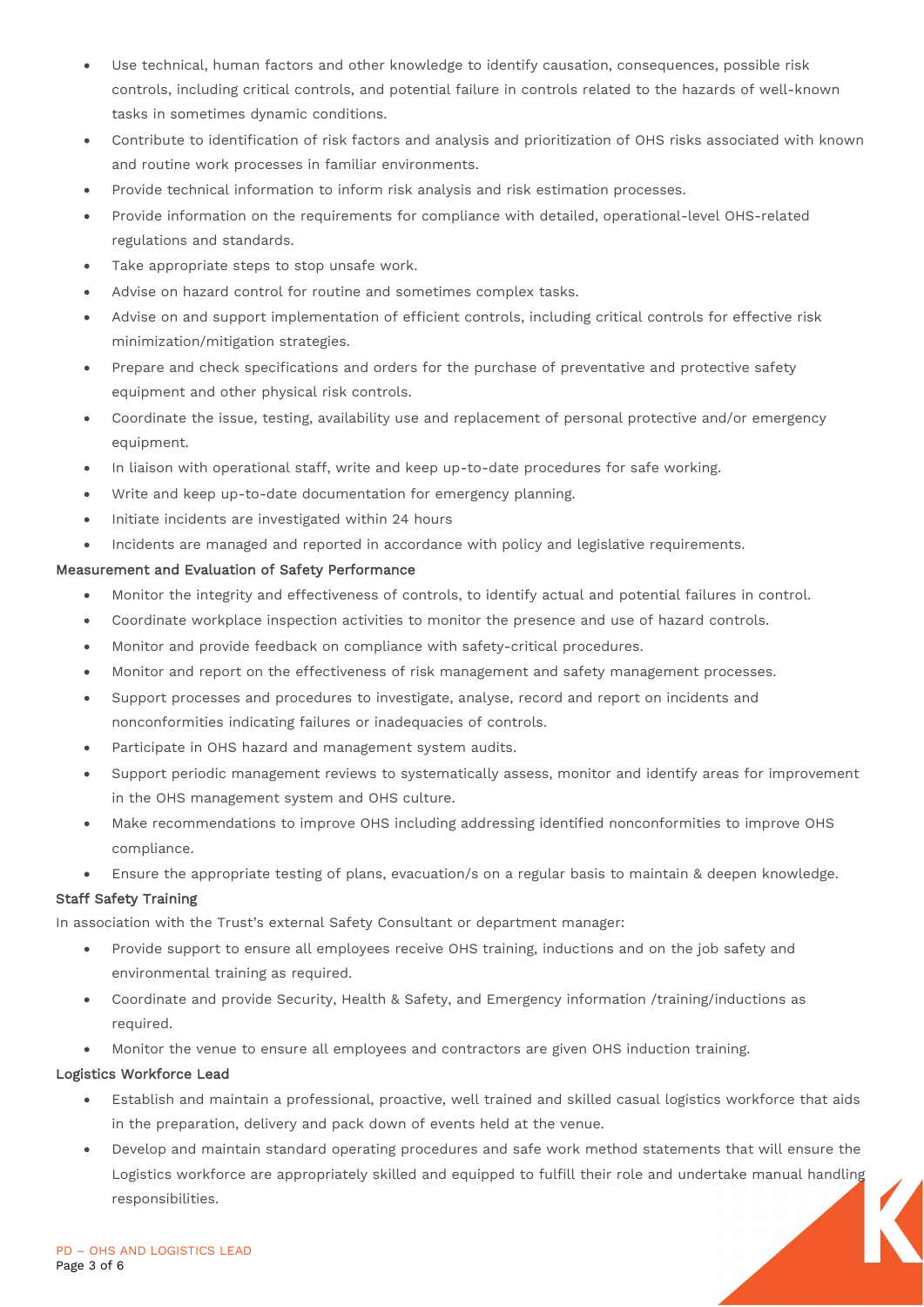- Work with the Trusts HR Manager to ensure the Logistics workforces has access to and documented learning and development opportunities.
- Lead the engagement and integration of the Logistics workforce into the broader organisational culture, ensuring continuity in experience and service standards.

# Professional and ethical practice

- Comply with laws and regulations governing the safety practices and related activities.
- Make decisions and judgements impartially based on standards, legislative requirements, and safety knowledge and practice.
- Observe relevant codes of conduct provided by professional associations and other assessment and advisory bodies nationally.

# Workplace Health Safety (WHS)

- Identify, assess if necessary and control hazards.
- Access sources of OHS information and systematically disseminate information to all workers.
- Maintain professional knowledge of OHS issues.
- Develop policies and procedures as required.
- Develop safe work procedures as required and ensure adherence to procedures.
- Develop safe systems of work as required and ensure adherence to policies and procedures.
- Identify training needs of workers for safe systems of work and safe work procedures.
- Ensure plant, equipment and property maintenance records are kept in accordance with WHS Regulation and organisational policies and procedures.
- Ensure emergency evacuation procedures are in place and plan necessary training and drills on a regular basis.
- Ensure adherence to first aid policies and procedures.
- Ensure that all contractors adhere to contractor management procedures.
- Ensure that workers including volunteers and contractors are aware of, and abide by, all relevant health and safety procedures.
- Act as a role model by demonstrating safe work behaviours.
- Ensure the Regulator is advised of any serious incident or dangerous occurrence immediately.
- Other duties and responsibilities related to the scope of the role.

# **SUCCESS PROFILE**

In addition to demonstrating relevant knowledge across the core functional areas of responsibility identified in this position description, candidates applying for the OHS and Logistics Lead role will require a range of personal and professional skills, including:

# **QUALIFICATIONS, SKILLS, AND EXPERIENCE**

- Tertiary qualifications in Health and Safety or a related field and/or significant previous experience in a similar role.
- In depth knowledge of Australian legislative and regulatory framework for workplace health and safety.
- Sound experience and expertise in managing OHS management systems and practises.
- Proven experience in risk management, safety audits and safety inspections.
- Continuous improvement skills with respect to OHS processes.
- Demonstrated operational leadership capabilities.
- Ability to develop and maintain relationships with, and influence executives, senior management and staff and stakeholders to deliver results.
- Strong Project Management skills.
- An ability to exercise sound judgement and decisiveness with problem-solving.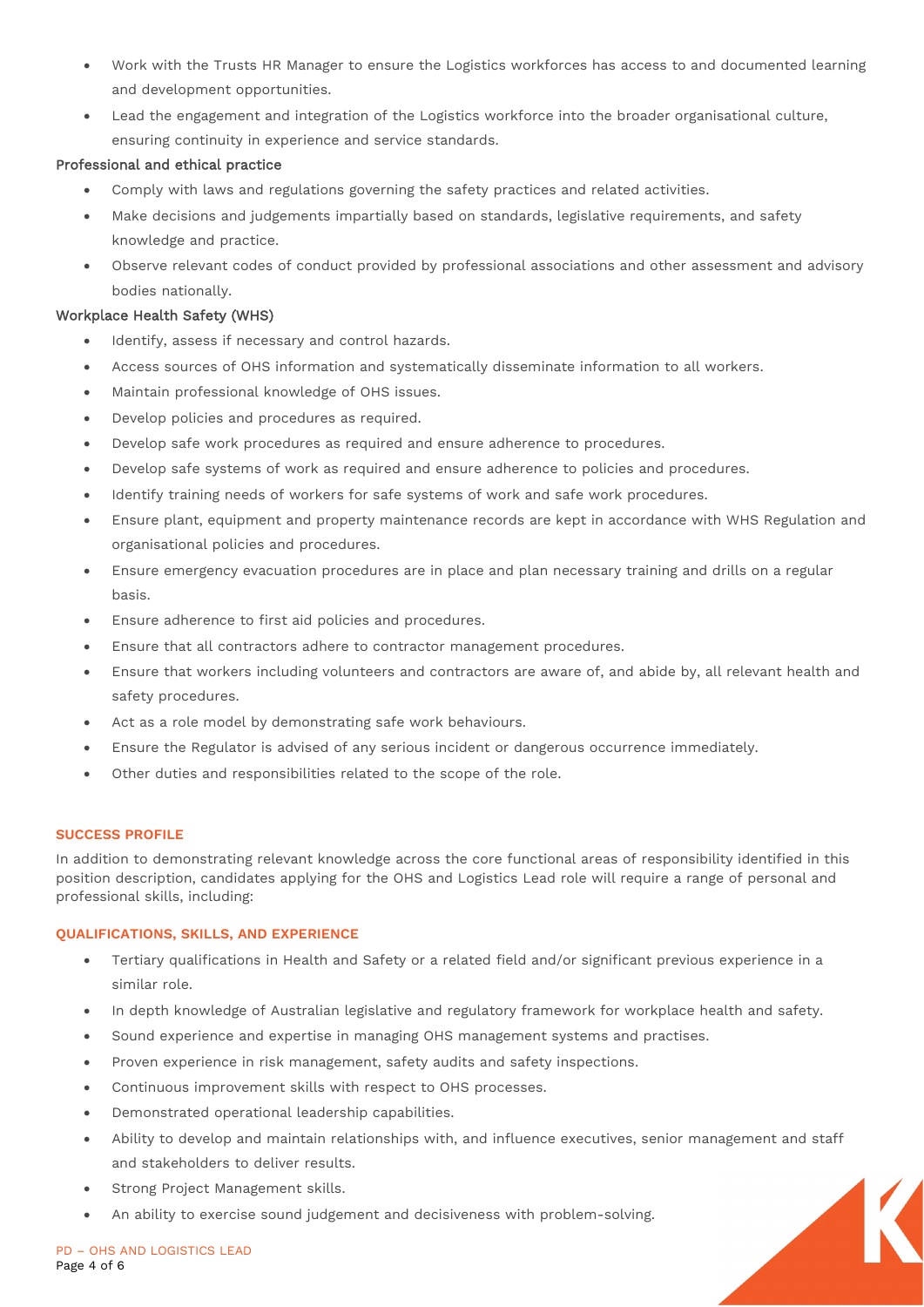- Excellent written and oral communications skills, including consultation and negotiation, presentation skills.
- Strong understanding of operational objectives and factors that may influence work plans, think laterally and show innovation in identifying and implementing improved work practices.
- Deep understanding and sound working knowledge of respective legislation.
- Ability and experience to implement and comply with Occupational Health and Safety (OH&S) policies and regulations for all works carried out.
- Technology savvy

# **Special Requirements**

- First Aid Certificate
- Working with Children Check
- Satisfactory Police Check
- Current Victorian Driver's license
- Willing and able to become a certified Chief Warden
- Must be able to work outside standard business hours, on weekends, day, and night shifts etc.

# **Personal, Values and Behavioral Attributes**

- Possess the intellect, cultural competency and flexibility to work effectively in a collaboratively, values-driven and energetic team.
- Ability to think strategically, analyse problems, respond creatively and implement strategy into results.
- Displays personal integrity and self-awareness, constructively challenging issues and committing to actions and reflecting on own behaviours.
- High energy, enthusiasm and drive, inspiring others to achieve.
- Clear and strong ability to collaborate with others, including direct team, colleagues and stakeholders, working toward a shared direction.
- A demonstrated drive and commitment to customer service.

# **REPORTING RELATIONSHIPS**

#### **Functional Reporting:**

• Senior Facilities Manager

#### **LOCATION**

This position will be based at Kardinia Park in Geelong, Victoria. Occasional work from home and or other locations may be required such as during pandemic times. We offer flexible and hybrid work arrangements as per organisation wide policies and procedures (including work from home or another location) which may be applicable to this role.

# **OTHER RELEVANT INFORMATION**

- The position may be subject to an annual performance appraisal;
- Appointment to the position is subject to a 6-month probationary period;
- The successful applicant will be required to provide evidence of their right to work in Australia e.g. tax file number, copy of Birth Certificate or Passport and Visa;
- A National Police Check may be required throughout your employment with the Trust;
- This position may involve some out of business hours' work, including on the weekends.
- The position is required to collaborate with colleagues and stakeholders face to face on a regular basis.

# **CERTIFICATION**

The details contained in this document are an accurate statement of the duties, responsibilities, and other requirements of the position.

| <b>Immediate Manager:</b> | Senior Facilities Manager |  |
|---------------------------|---------------------------|--|
| Position:                 | OHS and Logistics Lead    |  |
| PD Approval Date:         | 17 May 2022               |  |